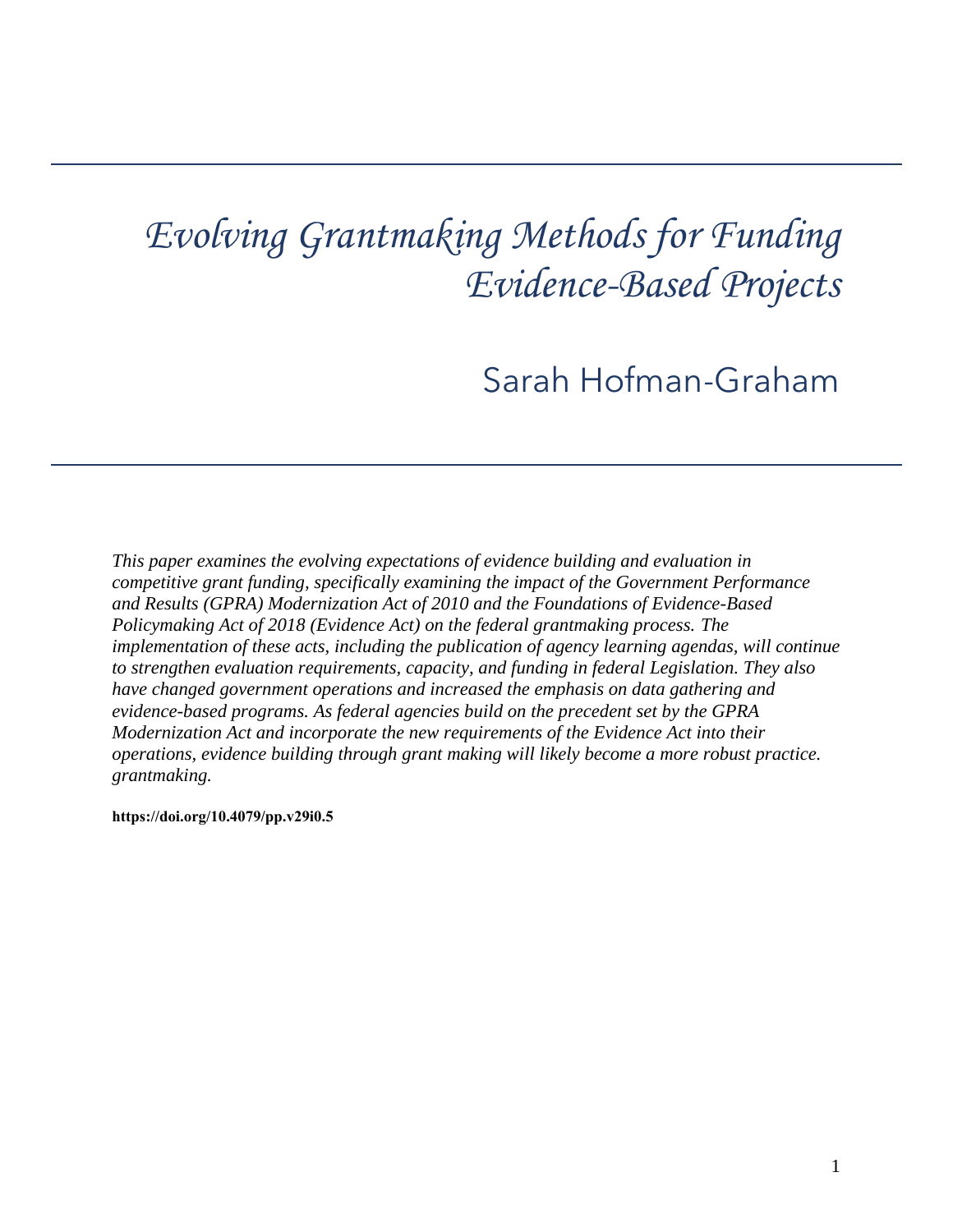Michigan with degrees in Environmental Studies and Economics. Since earning her bachelor's and capacity-building. She currently serves as a grants analyst with a local government consulting firm, working with communities across the country to identify and secure grant funding for public climate adaptation and environmental projects. Sarah was recently inducted into Pi Alpha Alpha, **Sarah Hofman-Graham** is a third year Masters of Public Administration candidate with a concentration in Environmental Policy. Sarah graduated from Calvin University in Grand Rapids, degrees, Sarah has spent six years in nonprofit administration working for both international and domestic nonprofits on topics including public health, environmental conservation, governance, projects that provide needed water, wastewater, and transportation infrastructure, and various the national public affairs and administration honors society.

## ACKNOWLEDGEMENTS

 My sincere gratitude to Dr. Kathy Newcomer for inspiring a keen interest in program evaluation improved this paper substantially. I am also grateful to Dr. F. Stevens (Steve) Redburn for his Alexis Lewis. Thank you for sticking with me and for animating the editing process with and capacity in federal agencies, and for her encouragement and generous feedback which encouragement to investigate evaluation methods in federal grantmaking and helpful feedback on early versions of this work. Finally, this paper would not be possible without the dedicated work of the Policy Perspectives Editors Jack Nicholson and Alex Borkholder, and Associate Editor thoughtful critique and insightful suggestions.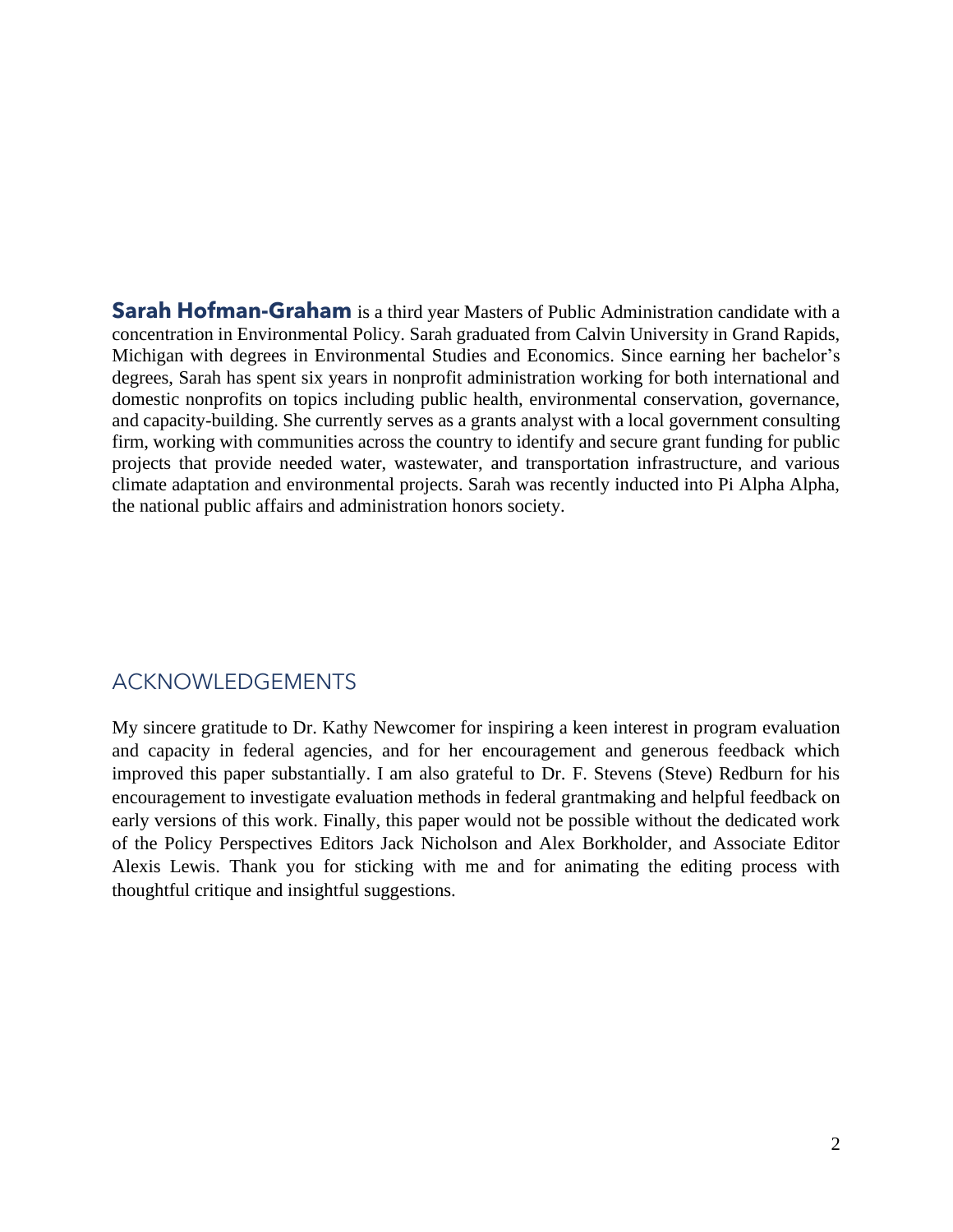## **INTRODUCTION**

 of the Government Performance and Results (GPRA) Modernization Act of 2010 and the grantmaking process. This paper will begin with a brief introduction to federal grants, then will examine the GPRA Modernization Act, the Evidence Act, and the evolving methods of Finally, this paper will provide examples of several methods used to incorporate program Grants are an important tool the federal government uses to achieve national goals and priorities. The federal government spent \$721 billion in Fiscal Year (FY) 2019 on federal grants to fund a variety of programs, services, and research on broad priorities including social services, environmental protection, economic development, and health care (Government Accountability Office 2021(b)). Through federal legislation and practice, the emphasis on government effectiveness is increasing. What methods are federal agencies using to direct grant funds towards effective, evidence-based interventions? This paper examines the evolving expectations of evidence building and evaluation in competitive grant funding, specifically examining the impact Foundations of Evidence-Based Policymaking Act of 2018 (Evidence Act) on the federal incorporating evidence requirements into grantmaking that have been impacted by this legislation. evaluation and evidence-based policy in grantmaking.

## OVERVIEW OF FEDERAL GRANTS

 agreements should be awarded as assistance for the implementation of federal programs and projects, formally distinguishing them from contracts, which are awarded when a federal agency is acquiring property or services (Office of Management and Budget 1978). The Federal Grant and Cooperative agreements should be used when there is "substantial involvement… between the executive agency, acting for the Federal Government, and the State or local government during the performance of the contemplated activity." Grant agreements are used when "no substantial involvement is anticipated between the executive agency and the State or local government during In 1977, Congress passed The Federal Grant and Cooperative Agreement Act, which differentiated the roles of contracts, cooperative agreements, and grants as vehicles of federal allocations and outlays [\(Grants.gov](https://Grants.gov) (b)). This legislation dictated that grants and cooperative Cooperative Agreement Act further distinguishes grants from cooperative agreements. performance of the contemplated activity" (95th Congress 1978).

 Of the \$4.4 trillion budget in FY 2019, \$1.3 trillion was discretionary, approximately 6.3 percent of GDP (Congressional Budget Office 2020). Of this discretionary funding, federal grants to state and local governments totaled \$721 billion in FY 2019 (Government Accountability Office  $2021(b)$ .<sup>1</sup>

 branch will issue guidance on the implementation of the legislation. This guidance is often, but not exclusively, issued by The Office of Management and Budget (OMB). Finally, federal agencies Federal grant funding originates with Congress and is appropriated through the federal budget process to federal agencies as discretionary funding. Following appropriation, the executive

 $1$  The FY 2020 and FY 2021 budget are significantly larger due to COVID-19 related relief spending. It remains to be seen whether these larger budgets will become typical or if the size of the federal budget will eventually decrease to pre-pandemic norms. Therefore, this paper uses FY 2019 to depict the federal budget and level of discretionary grant funding.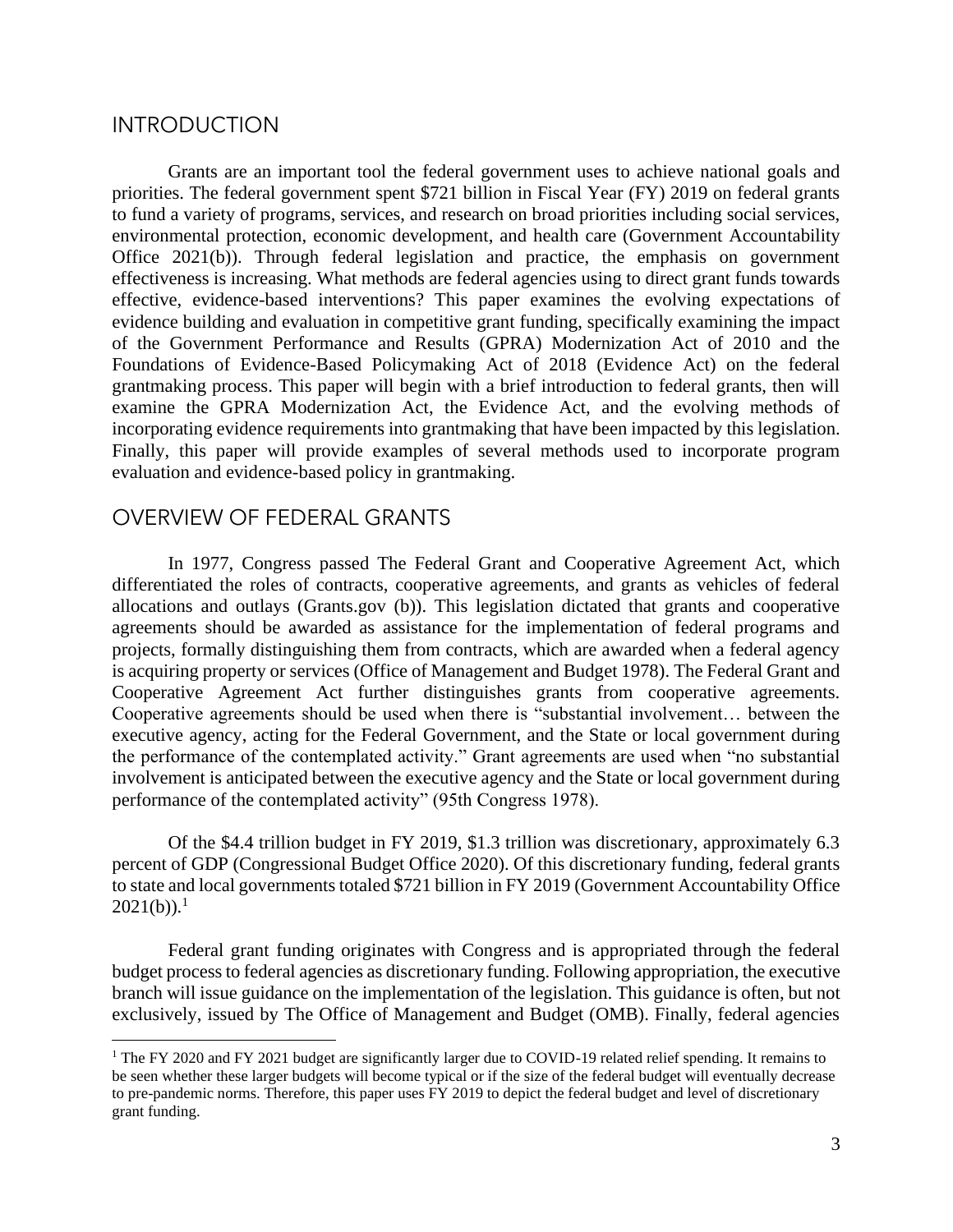develop internal administrative policies and procedures in accordance with the legislation and executive guidance to administer funding through various grants and cooperative agreements with grantees.

 Grant funding is allocated to grantees using a formula process based on statistical criteria determined by the authorizing legislation of the funding, or through a competitive process in which eligible to apply, the amount of funding available through the program, and how application a federal agency selects awardees based on certain criteria and eligibility. Federal agencies release notices of funding availability for competitive grants that outline the goals of the program, who is criteria will be evaluated and scored in the competitive award process.

 Congressional legislation also impacts the federal grant process. Examples of legislation bolster evidence-based policy and administration throughout the federal government. These two that have impacted the grants process are the Lobbying Disclosure Act (1995), the Federal Funding Accountability and Transparency Act (2006), and the Data Accountability and Transparency Act (2014) ([Grants.gov](https://Grants.gov) 2021(b)). As the names suggest, these policies were designed to improve accountability and transparency of federal grant funds by requiring specific reporting and public disclosure. While the legislation discussed in this paper, including the GPRA Modernization Act of 2010 and the Evidence Act of 2018, are not grant-specific, they possess elements designed to laws, together with the policies designed to improve accountability of federal funds, underscore the emphasis on evidence-building in the federal grants process.

#### HISTORY OF PROGRAM EVALUATION AND FEDERAL GRANTMAKING

Program evaluation is one method used to ensure programs are evidence-based. Program evaluation is the application of systematic analytical methods to frame and address questions about program operations and results. It can include both performance monitoring and performance measurement and evaluation for the purpose of improving programs and their outcomes.

 calls for evaluations of the War on Poverty programs (Newcomer 2021). Governmental output evaluation and measurement practices began to emphasize the measurement of outcomes of government programs rather than just outputs, meaning they prioritized programs that were accomplishing their goals for change, rather than simply meeting the goal of production. In the like the Lobbying Disclosure Act, the Federal Funding Accountability and Transparency Act, as which had been a growing trend in the public and nonprofit nongovernmental sectors, started to become more commonly voiced in government. For example, in the mid-2000s, the Centers for Disease Control (CDC) began identifying and disseminating evidence-based behavioral HIV Program evaluation is a longstanding practice in the public sector, though the focus and purpose has changed over time. Program evaluation in government originated in the early 20th century with educational measurement and testing in school systems. By the 1960s, it evolved with measurement practices of the 1960s were supplemented by new requirements to measure nonfinancial program results set by financial auditors. Through the 1970s and 1980s, government 1990s, results-based policy focused on government effectiveness and transparency. This was reflected by transparency-oriented legislation that impacted grant governance, including policies discussed previously [\(Grants.gov](https://Grants.gov) 2021(b)). Around the 2000s, calls for evidence-based policy, prevention interventions (EBIs) to healthcare providers for the purpose of fighting the HIV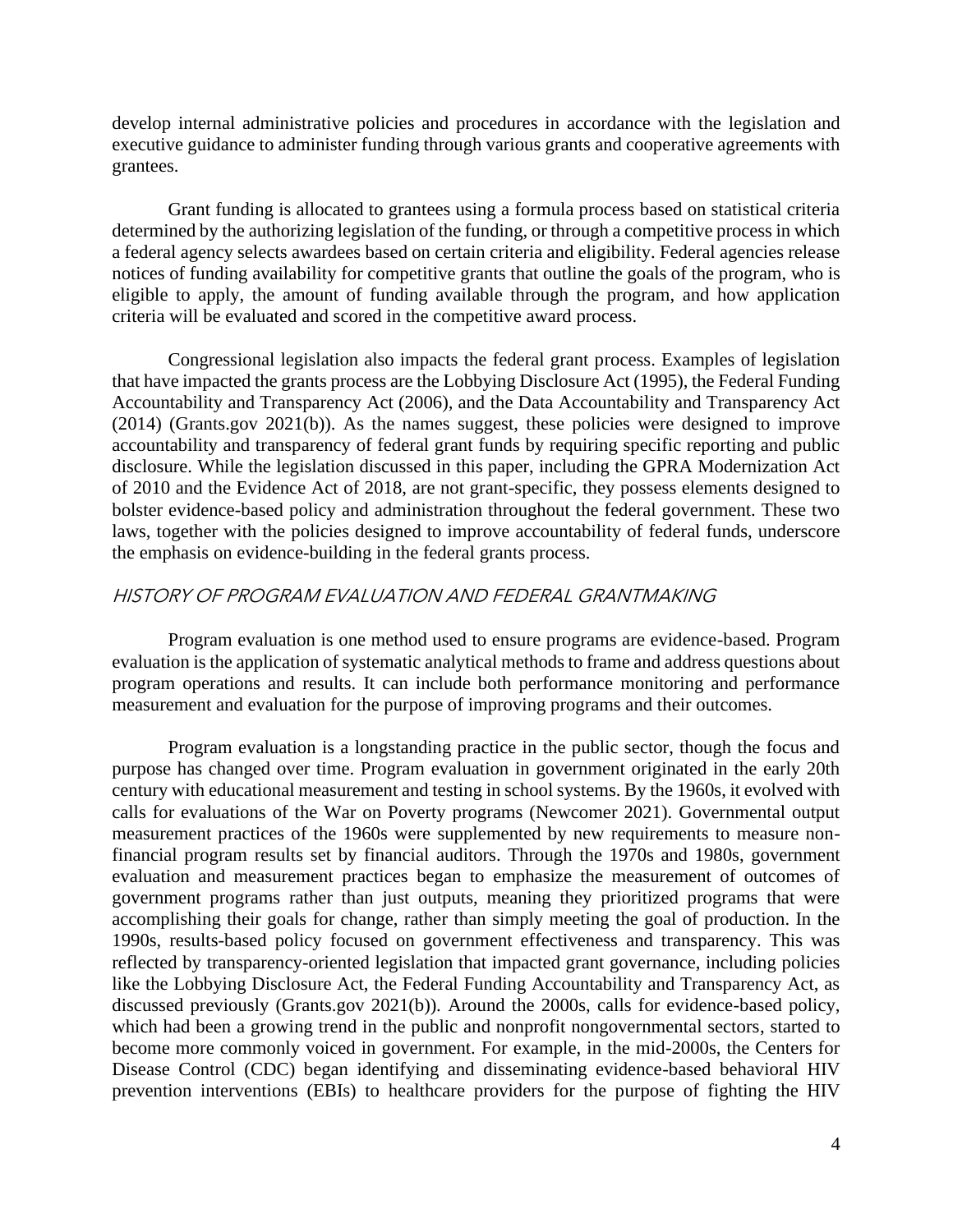various OMB guidance that required data and analysis to measure impact and identify areas for epidemic (Collins and Wilcon 2011). Calls for evidence-based policy gained steam through program improvements, and further, through the passage of the Congressional Commission on Evidence-Based Policy Act in 2016 and the Evidence Act in 2018.

 The purposes of evidence-based policy making are to use program evaluation methods to measure the achievement of desired outcomes, and to build more knowledge about which programs are working well to better inform future program design and decisions (Urban Institute 2016(b)).

## EVIDENCE-BASED GRANTMAKING TODAY

 The rigor required for evaluation and evidence building is somewhat difficult to incorporate into grantmaking because the agency releases control of program execution to the Accountability and Transparency Act initiated more robust agency involvement in grant activity by creating a government-wide reporting procedure to track and publish obligated grant funds and awardee reports ([Grants.gov](https://Grants.gov) 2021(a)). Modern grantees have regular involvement with the funding agency through several possible channels, including annual or semi-annual progress reports, site heavily on reporting and compliance, which are more 'hands-off' forms of involvement, funding grantee. While the definition of grants established in 1977 excludes substantial agency involvement, modern grants usually carry requirements for performance monitoring and, at minimum, regular reporting during the award period. For example, the 2006 Federal Funding visits, technical assistance, and compliance audits. However, because grant agreements rely agencies cannot dictate the grantee project activities beyond ensuring they are compliant with the grant agreement. Additionally, the agency cannot guarantee that project outcomes will further the agency's priorities beyond what is explicitly required in the terms of the grant.

 to evaluate programs and/or build evidence, either to track progress towards policy goals or grants processes. The goal of both laws is to continually improve program performance by requiring the application of program evaluation efforts to generate more knowledge, which can be Despite relinquishing program execution functions to grantees, funding agencies seeking compliance with evidence requirements, employ a variety of methods to evaluate and measure grant programs. The GPRA Modernization Act of 2010 and the Evidence Act of 2018 equipped agencies with guidance intended to bolster program evaluation and evidence building in the federal used to continually improve government program delivery.

#### GPRA MODERNIZATION ACT OF 2010

 the GPRA of 1993 and was designed to increase efficiency, collaboration, and performance in government (Bureau of Reclamation 2018). Among other things, the GPRA Modernization Act OMB's 2013 memo entitled "Next Steps in the Evidence and Innovation Agenda," which issued accountability agenda, OMB identified areas in which federal agencies could improve their use of The Government Performance and Results (GPRA) Modernization Act of 2010 builds on requires the federal agencies to develop cross-agency performance goals and requires OMB to develop long-term, outcome-oriented goals for cross-cutting management improvement areas. In guidance on the implementation of the GPRA Modernization Act and the president's government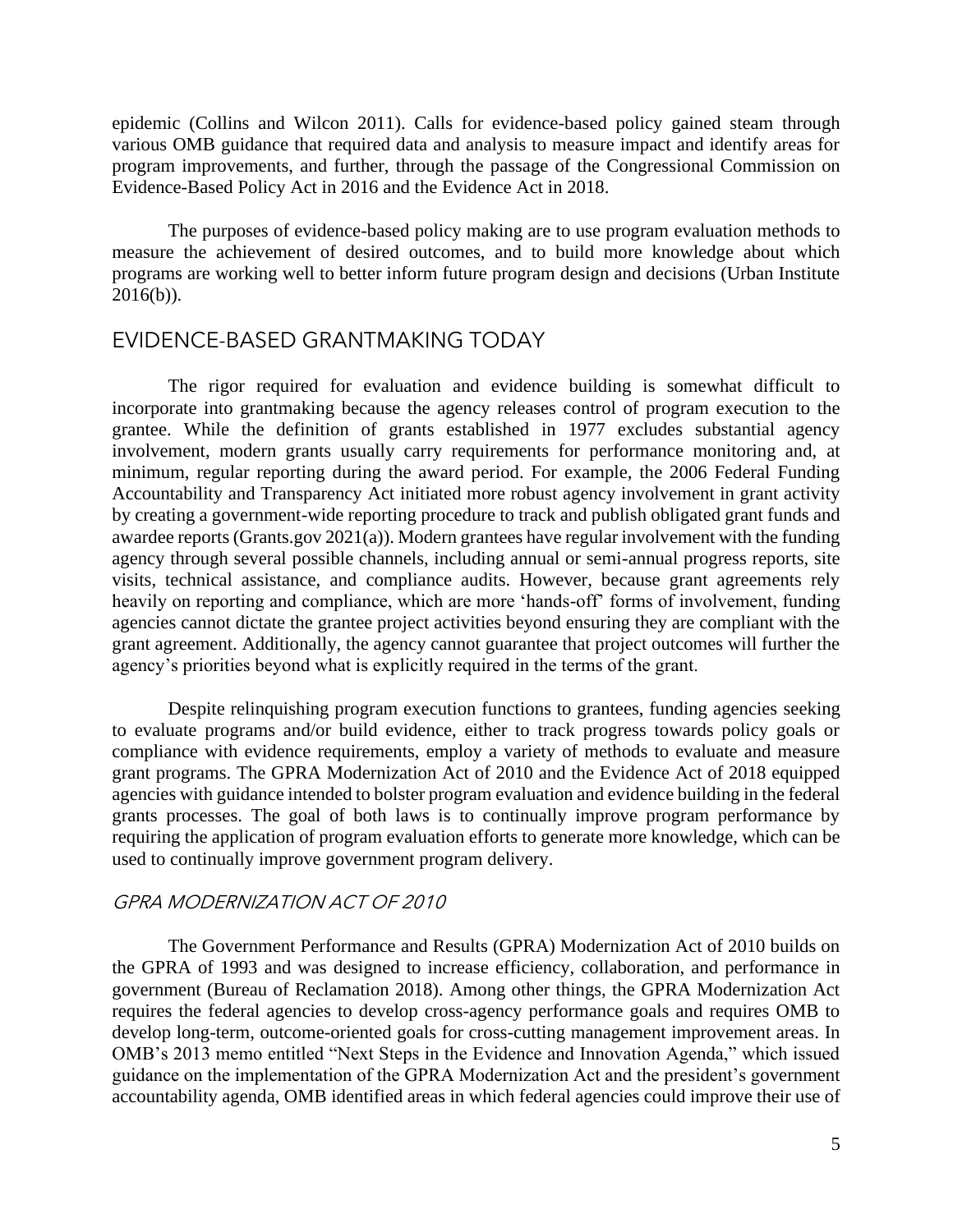evidence to improve government performance<sup>2</sup>. The recommendations included using innovative improve the use of grant program designs that focus federal dollars on effective practices, while also encouraging innovation in service delivery. These include tiered-evidence grants, pay for blended funding, waiver demonstrations, incentive prizes, competitive incentive funds that programs more evidence focused" (OMB 2013). outcome-focused grant design. OMB suggests outcome-focused grant designs "should expand or success initiatives and other pay for performance approaches, performance partnerships allowing encourage the use of evidence-based practices in formula grants, or other strategies to make grant

## EVIDENCE ACT OF 2018

 The Evidence Act "emphasizes collaboration and coordination to advance data and evidence- efficiency" (OMB 2019). While the purpose of the GPRA Modernization Act was to focus federal effective programs through evaluation. While these two goals certainly overlap, the emphasis on mandate to establish an annual evidence-building plan, or learning agenda, at the agency -level for In January 2019, Congress passed the Foundations for Evidence-Based Policymaking Act. building functions in the Federal Government by statutorily mandating Federal evidence-building activities, open government data, and confidential information protection and statistical dollars on effective programs, the Evidence Act focuses on increasing the capacity to identify implementation versus innovation is striking. Section 312 of the Evidence Act includes the the 24 largest agencies in the U.S. federal government (115th Congress 2019).

#### LEARNING AGENDAS AND GRANT PROGRAMS

 Initial guidance from OMB in 2019 regarding the creation of learning agendas recommends that agencies identify priority questions that will have the biggest impact on agency performance agendas annually (OMB 2019). Additional OMB guidance released in 2021 builds on these suggestions, proposing that "agencies should use evidence to support processes like agency administration as well as to support mission strategic areas, like program and service delivery" and function, including both short- and long-term questions. OMB also recommended to review operations, grantmaking, human capital management and development, and program (OMB 2021). These general instructions allow for considerable flexibility in determining the structure, scope, scale, and format of learning agendas for each agency, but include suggestions on how these actions may impact an agency's grantmaking processes.

 The 2019 OMB guidance on the implementation of the Evidence Act suggests that grantees and grantmaking should be included in the process of developing a learning agenda. This includes stakeholder engagement with federal grant recipients and the inclusion of federal grantmaking performance in creating priority questions for the learning agenda.

 $2$  In its Next Steps in the Evidence and Innovation Agenda memo, OMB defines evidence as "evaluation results, performance measures, and other relevant data analytics and research studies, with a preference for high-quality experimental and quasi-experimental studies". This definition and preference for random control trials as high- quality experimental studies and quasi-experimental studies carries through in future legislative guidance including the Evidence Act of 2018.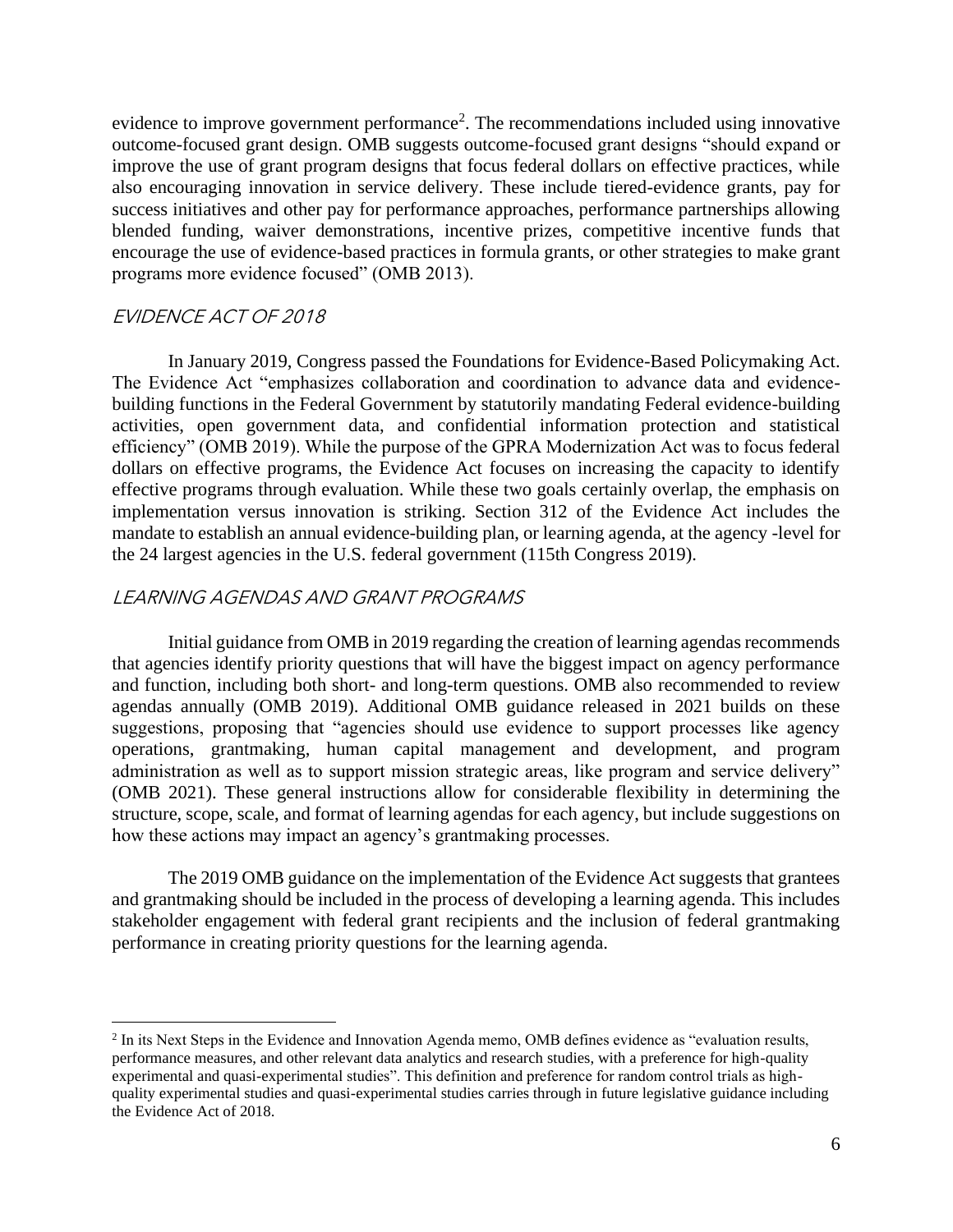Stakeholder engagement is among the only mandated requirements in learning agenda development. "The purpose of stakeholder engagement," according to the 2019 OMB guidance, "is to make sure that the learning agenda addresses questions that are relevant, salient, and resonate with stakeholders" (OMB 2019). Among the list of OMB-recommended stakeholders in meaningful to those with direct interests in the agency's functions, and that the learning that results learning agenda development are federal grant recipients. Grantmaking should also be included in priority questions, OMB suggests, as agencies may want to understand the impact on participants of a large-scale grant program and more short-term questions, like "How do grantees implement the program in individual locations?" or "To what extent do program participants achieve the desired intermediate-term program outcomes?" (OMB 2019).

 evidence about their grant programs and engage their stakeholder community in evidence gathering as a way to "promote equity and improve the rigor, relevance, and utility of evaluation and other forms of evidence" (OMB 2021). Building on precedence and guidance from the GPRA evidence and pay-for performance approaches (OMB 2021). Examples of current strategies In its guidance published on June 30, 2021, OMB suggests that agencies should build Modernization Act of 2010, OMB suggests agencies may employ approaches to generating and using data, including using both innovation- and outcomes-focused grant designs, such as tiered employed by grant-making agencies for incorporating program evaluation and evidence building into grant funding and award agreements are explored below.

## EXAMPLES OF EVIDENCE BUILDING IN GRANT SOLICITATIONS

evidence requirements to the key evaluation questions in agency learning agendas. Agencies incorporate evidence building into grant funding through 'set-asides' for program evaluation costs in the total grant award, tiered evidence grants, solicitations for specific innovation grants Many federal agencies include program evaluation and evidence building as a key component in grant programs through a variety of methods. Some agencies tie evaluation and (including evaluation capability as a scoring criterion), and by tying funding to demonstrated program outcomes.

## FUNDING EVALUATION THROUGH AWARD SET-ASIDES AND REPORTING REQUIREMENTS

 Including funding for evaluation within an allowable award budget is one of the most long- standing and common strategies to increase the use of evaluation in grant programs. Federal calls for an evaluation of the War on Poverty programs in the late 1960s initiated the practice of including evaluation set-asides of 1-3 percent of grant funding for evaluation purposes with a focus on measuring project outputs (Newcomer 2021). Modern grant agreements usually budget far more for evaluation.

 is part of the agency's response to the Evidence Act (HUD Office of Policy Development and The U.S. Department of Housing and Urban Development (HUD) provides an example of evaluation set-asides in grant making. HUD is one of the federal agencies that has already developed and publicly published a learning agenda, which HUD calls a "Research Roadmap." HUD's 2020 Research Roadmap states that developing annual evaluation plans of key programs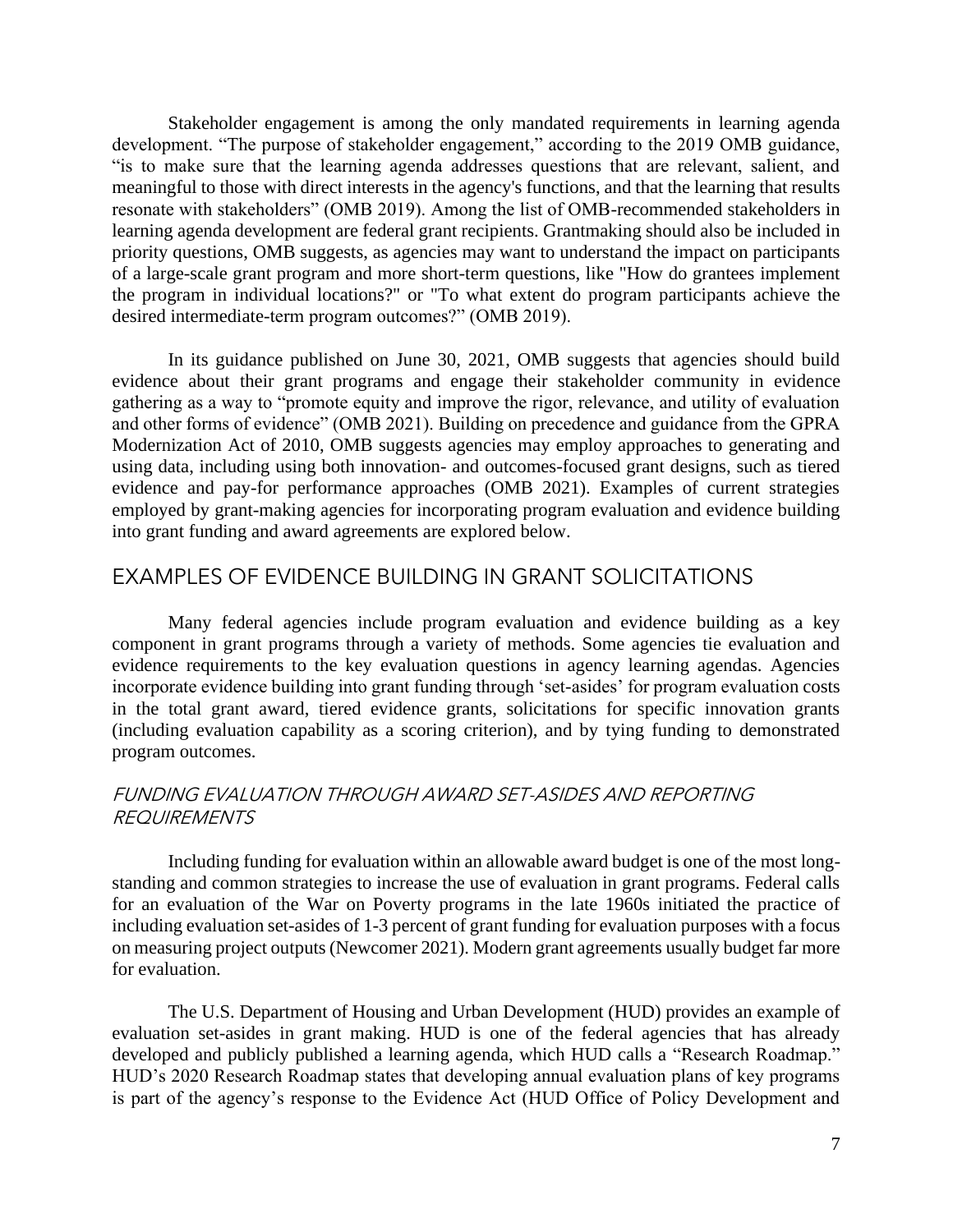Congress appropriated \$100 million through the Consolidated Appropriations Acts for HUD to issue grants to experienced nonprofit organizations, states, local governments, or public housing Roadmap, HUD will gather evidence to "assess the program's impact on units built or impacts of the resulting units built or rehabilitated" (HUD Office of Policy Development and Program allows up to 20 percent of the grant award for administration and reporting expenses. For Research 2020). Included in HUD's 2020 learning agenda are the evaluations of several grant programs, including an evaluation of the Indian Housing Block Grant Competitive Grant Program. agencies for safety and functional home modification repairs. According to the 2020 Research rehabilitated, the amount of funds leveraged through this program, and the community-level Research 2020). The FY 2020 Notice of Funding Availability for the Indian Housing Block Grant this solicitation, awards range in size from \$100,000 to \$5 million (HUD 2020(a)). The reporting requirements include yearly reporting of outputs and measurable outcomes achieved to date, and, upon conclusion of the award period, a comprehensive evaluation of the project effectiveness.

#### TIERED EVIDENCE GRANTMAKING

 Tiered evidence funding is a strong example of how the government has worked in evidence-based funding in grantmaking. In 2014, soon after the OMB issued guidance on the project or models for providing social, educational, health, or other services. Smaller awards are used to test new and innovative service models. Larger awards are granted to programs with strong program results. The approach is also intended to build grantee capacity to conduct evaluations. throughout the period of performance for the grant-funded project, including conducting implementation of the GPRA Modernization Act, four federal agencies launched a total of eight tiered evidence grant programs. Under the tiered evidence grants approach, agencies establish tiers of grant funding based on the level of evidence grantees can provide on the effectiveness of their evidence of performance. By structuring grants in this way, the government intends to increase the efficiency and effectiveness of grant-funded programs by tying the level of funding to the expected To implement tiered evidence grants, agencies add evidence and evaluation requirements independent evaluations of the grantees' service models and disseminating the evaluation results (Government Accountability Office 2016).

 Services (HHS) Teen Pregnancy Prevention (TPP) Program, established in 2010. The program One of the tiered evidence grant programs is the U.S. Department of Health and Human continues to operate and award funding with an annual appropriation of \$101 million (HHS Office of Population Affairs 2021). HHS employs two tiers for this program:

Tier 1: Replicating evidence-based programs; and

Tier 2: Developing new or innovative approaches.

 This program provides a quality example of one of the first and longest standing tiered evidence grant programs at the federal level.

Based on database<sup>3</sup> searches of current federal grant programs, formally tiered evidence grantmaking strategies are no longer as commonly employed to the degree that they were immediately following the implementation of the GPRA Modernization Act. The TPP program is one of the only tiered evidence grants on the federal level that still receives annual appropriations.

<sup>&</sup>lt;sup>3</sup> [Grants.gov](https://Grants.gov) and SAM.gov are the dominant databases for federal grant notices and funding history. Both were used to conduct this search.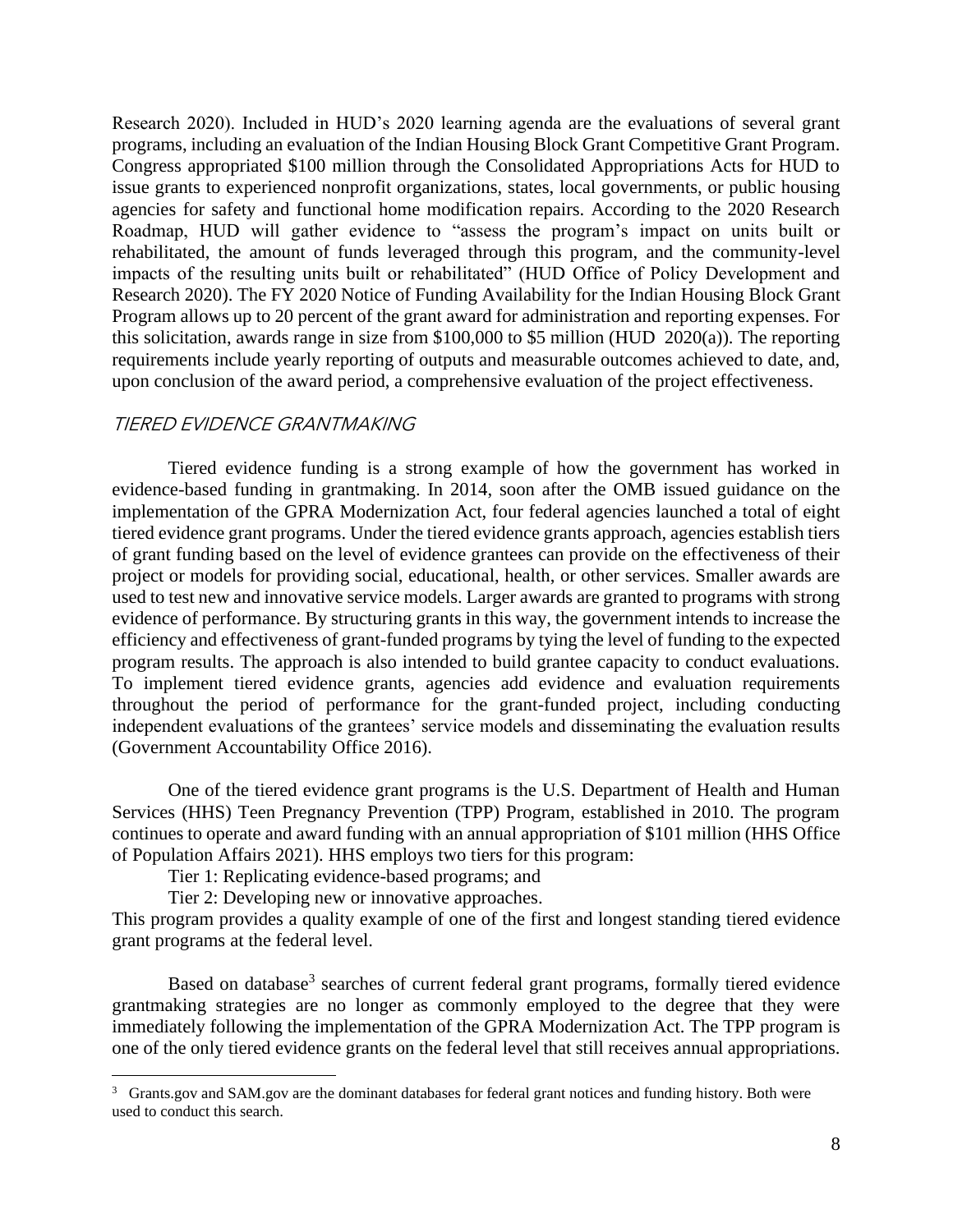However, evaluation and evidence building are still strongly emphasized in many grant programs through different methods and funding schedules emphasized in the Evidence Act of 2018.

#### INNOVATION GRANTS

 ideas and project strategies, but instead of tiering the program to include new and proven projects, Innovation grants resemble tiered evidence grants in that they provide funding to test new innovation grants exclusively fund new ideas.

 The Smart Policing Initiative through the Department of Justice (DOJ) provides an example of an innovation grant. The purpose of the grant program is to "provide resources, training, and technical assistance to enable police agencies to identify and define their most reliance on and effective use of evidence-based practices, data, and technology to address those problems" (DOJ Bureau of Justice Assistance 2021). In FY 2021, the program was administered pressing crime problems and institute lasting cultural and organizational changes that foster in two parts:

(Part A): Supporting Innovation

(Part B): Responding to Crime Through Applied Technologies, Crime Analysis, and/or Improved Information Sharing

 The purpose of Part A: Supporting Innovation is to support the development of innovative, data-driven approaches to challenges currently confronting law enforcement agencies. The purpose of Part B: Responding to Crime Through Applied Technologies, Crime Analysis, and/or sharing technology designed to respond to crime and improve data usage and exchange among criminal justice agencies, public agency sectors, and/or between two or more jurisdictions. While evidence methodology, it is not funded at a lower level than Part B. Both Part A and Part B projects include some level of innovation and evaluation methods and are eligible for up to \$500,000 in Improved Information Sharing is to support the implementation and testing of applied information-Part A of this DOJ program is similar in purpose to that of new innovation tiers in the tiered funding. Grant programs with the primary purpose of innovating and evaluating new programs are often described as "Innovation Funds" or "Demonstration Projects."

#### EVALUATION AND EVIDENCE IN APPLICATION SCORING CRITERIA

 Another method of funding evidence-based grant projects is to include scoring criteria that through the grant program. An example of this method is the FY 2021 Sexual Risk Avoidance Education (SRAE) Program from HHS. Out of a maximum category score of 20 points, up to 2 outcomes and outputs" (HHS 2021). In HHS' 2020 Evidence-Building plan, the Administration for Children and Families (ACF), which funds the SRAE program, includes a detailed evidenceawards additional points to evidence-based projects, making them more likely to be funded points are awarded to applications which "include a well-defined logic model that demonstrates a reasonable and significant relationship between planned SRAE project activities and intended building plan on issues of adolescent pregnancy prevention and sexual risk avoidance research and evaluations. ACF outlines ongoing research and evaluation on these grant programs including exploratory studies and funding evidence-building capacity for grantees.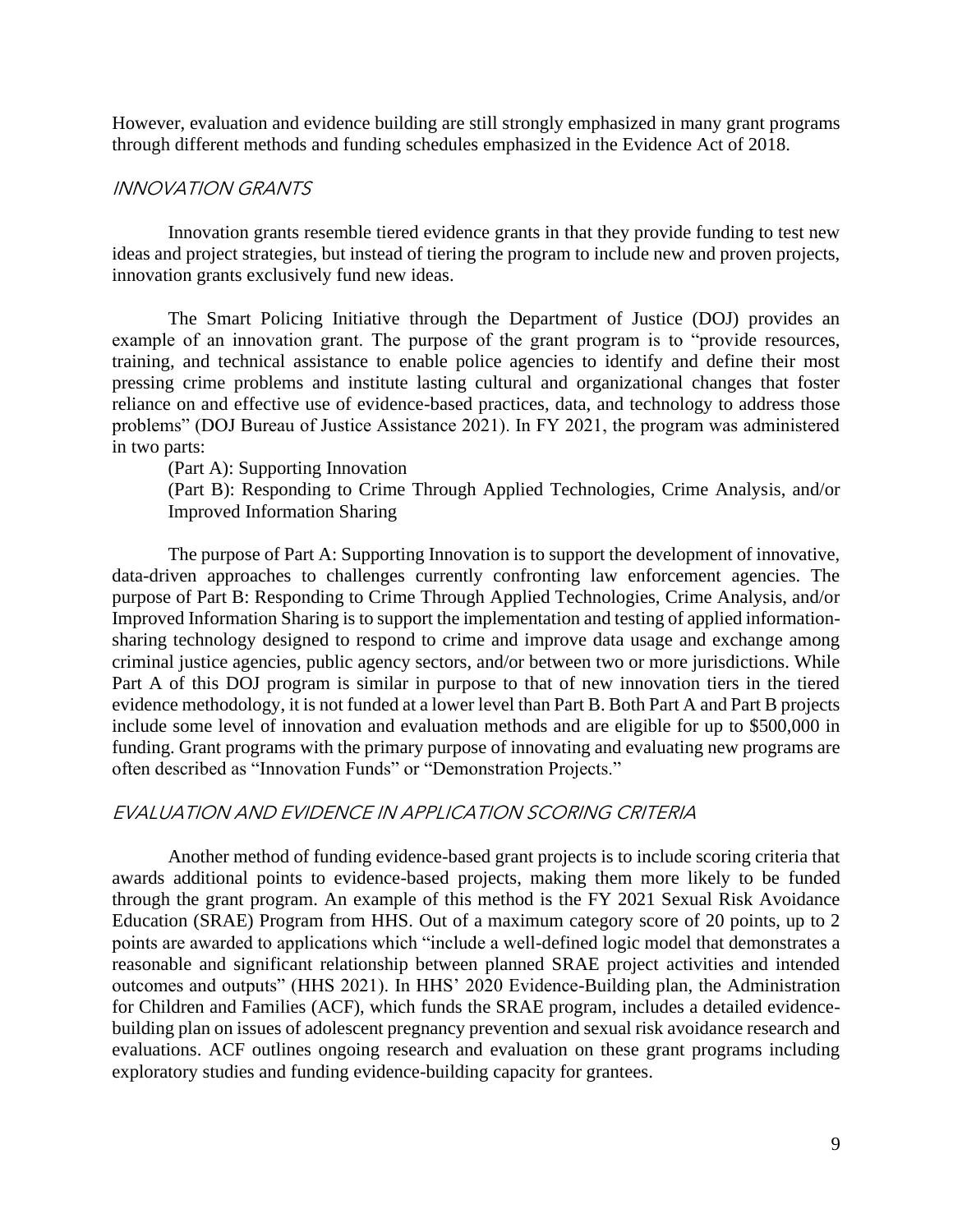## TYING FUNDING TO PROGRAM OUTCOMES

 Some programs make funding contingent on program outcomes through a variety of model. In this model, a private or nonprofit organization signs an agreement with a funding agency in which the organization provides up-front funding for a program with certain outcome goals. If an independent evaluation shows that the program delivered the outlined outcomes, the funding only pays for programs that achieve their target outcomes (Urban Institute 2016). PFS models were introduced in the mid-2010s. In FY 2016, the U.S. Department of Education awarded over \$3 million to eight school districts under a Preschool Development Pay for Success Feasibility Pilot Grant (Department of Education 2016). While not a common grantmaking model, it is still for reentry, permanent supportive housing, or recovery housing providers to reduce recidivism and after the completion and submission of an independent outcome evaluation, can be up to \$1.1 methods. One innovative method that has been piloted on a small scale is a pay for success (PFS) agency repays the organization for the program costs. This shifts the risk of program innovation away from the government funder and onto the organization, meaning that the funding agency employed selectively by some agencies. In May 2021, DOJ solicited the FY 2021 Second Chance Act Pay for Success Initiative: Performance-Based and Outcomes-Based Contracting for Permanent Supportive Housing or Reentry Services which supported outcomes-based contracts address the substance use disorders impacting formerly incarcerated people. Awards, to be issued million (DOJ 2021).

 Some agencies tie program outcomes to funding without a PFS model by pending additional funding for future award periods on previous program outcomes. In May 2021, DOJ "increase support for victims of crime, improve victim outcomes, and reduce future victimization" solicited the FY 2021 Advancing Hospital-Based Victim Services program which is designed to (DOJ 2021). Awards of up to \$500,000 were available for demonstration programs. Applicants were required to budget at least \$25,000 per year to support the local evaluation of the project. Continuation funding after the initial award period was available based on the agency's consideration of evaluated progress towards the program goals.

#### **DISCUSSION**

 GPRA Modernization Act, the Evidence Act is the most significant evidence and data infrastructure reform in generations, according to nonpartisan experts (Hart 2021). In the three agency operations. These changes include introducing the role of chief data officers and evaluation landscape of agencies and bureaus. Because of these changes, the law has considerable The GPRA Modernization Act established the expectation that federal agencies develop and update strategic plans and establish performance targets. Building on the foundation of the years since the Evidence Act became law in January 2019, the Evidence Act has changed federal officers into the 24 largest federal agencies, requiring the composition and implementation of agency learning agendas, and bridging data gathering and application silos across the complex implications for federal, state, and local governments, and their grantees, including requirements to produce evidence for decision-making and incorporate that evidence into grantmaking.

The implementation of the Evidence Act is ongoing across federal agencies, including the imminent rollout of agency learning agendas. These learning agendas are intended to promote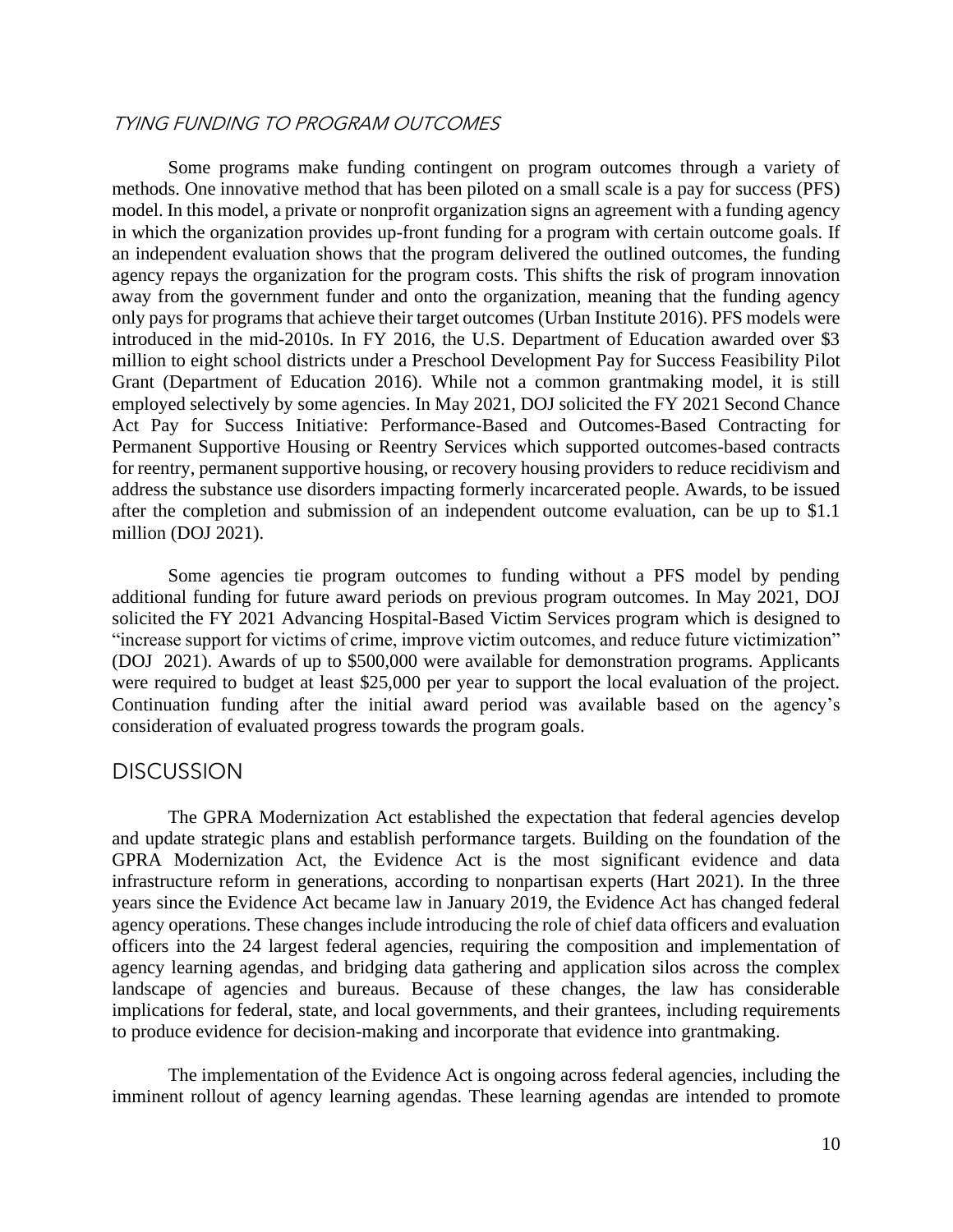initial cohort of public learning agendas required by the Evidence Act needed to be published by February 2022. However, some agencies have already published learning agendas or produced learning cultures within federal agencies, invigorate meaningful performance improvements, and increase evidence-informed policy and programs (Newcomer, Olejniczak, and Hart 2021). The interim plans offering insights on the approaches that the agencies are taking towards evidencebased grantmaking, including several discussed in the sections above.

 As evidence-based capacity grows in the federal government, the next challenge will be with the technical support and funding necessary to collect evidence and complete program largely administered through grant set-asides. It is likely that as agencies seek to grow evaluation Act progresses, capacity building may also take other forms, such as data sharing. The Evidence Act, paired with federal transparency requirements, compels agencies to inventory and publish information and datasets for public use. However, the behemoth task of organizing and publishing consistency across federal agencies as well as prioritizing which high-value data should be made growing evidence-building capacity in partners, stakeholder, and grantees. For some agencies, advancing evidence-informed policy and performance improvements includes equipping grantees evaluations of programs funded by federal grants. Currently, technical support and funding are capacity in grantees, these set-asides will become larger. As the implementation of the Evidence open data could take years and would likely require additional guidance from OMB to "facilitate first" (Hart 2021).

Even as implementation of the Evidence Act continues, additional efforts are underway to further promote evidence-informed policies. In early 2021, the National Secure Data Service Act was introduced in the U.S. House of Representatives with bipartisan support, aiming to smooth the process of collecting and sharing data across government and government partners and to address key data gaps (Data Coalition 2021). As of this writing, the bill is being considered in committee. Among the data gaps in evaluation capacity in government is an official inventory of contract and grant funding directed to evaluation purposes. The last inventory of program evaluation activities in government was conducted by OMB in 1977 (Fatheree and Hart 2019). In the report Resources for Program Evaluation, OMB estimated that the government spent \$170 million in contracts and grants and \$73 million in personnel to support program evaluation activities (OMB 1977). This approximates to over \$1 billion today, adjusted for inflation. With the implementation of the Evidence Act and the additional pushes for data collection and transparency, further research regarding the amount of government funding allocated to data and evidencebuilding activities may support efforts to ensure that government and government partners, such as grantees, have adequate capacity to conduct evaluations and pursue evidence-based policies and programs.

## **CONCLUSION**

Legislation, especially the GPRA Modernization Act and the Evidence Act, has changed government operations and increased the emphasis on data gathering and evidence-based programs. As federal agencies build on the precedent set by the GPRA Modernization Act and incorporate the new requirements of the Evidence Act into their operations, evidence building through grant making will likely become a more robust practice. Government agencies may employ a variety of methods to incorporate evaluation requirements into grantmaking including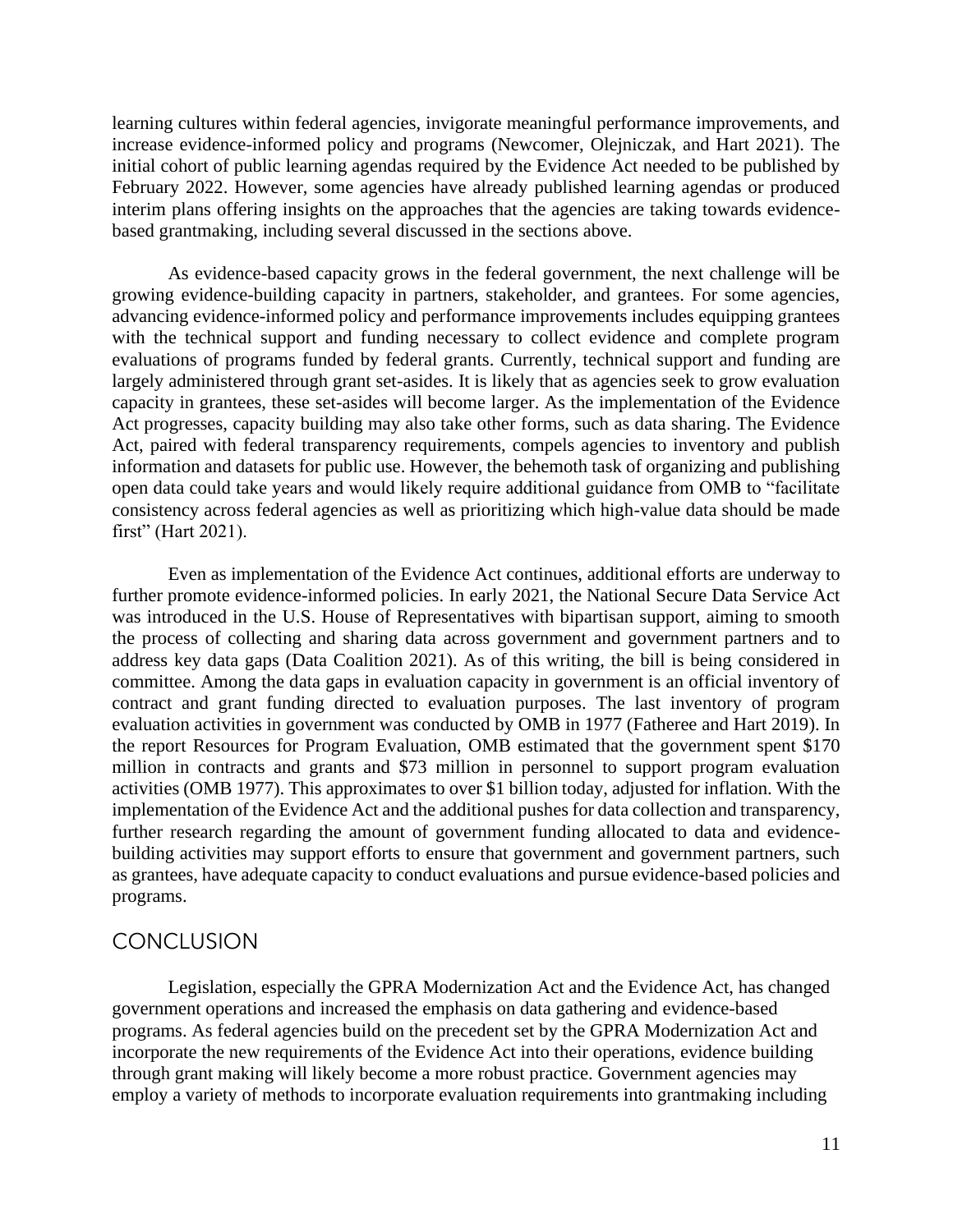tiered evidence grants, set-asides for program evaluation costs in the total grant award, soliciting specific innovation grants, including evaluation capability as a scoring criterion, and tying funding to demonstrated program outcomes. The implementation of the Evidence Act, including the publication of agency learning agendas, will continue to strengthen evaluation requirements, capacity, and funding in federal grantmaking.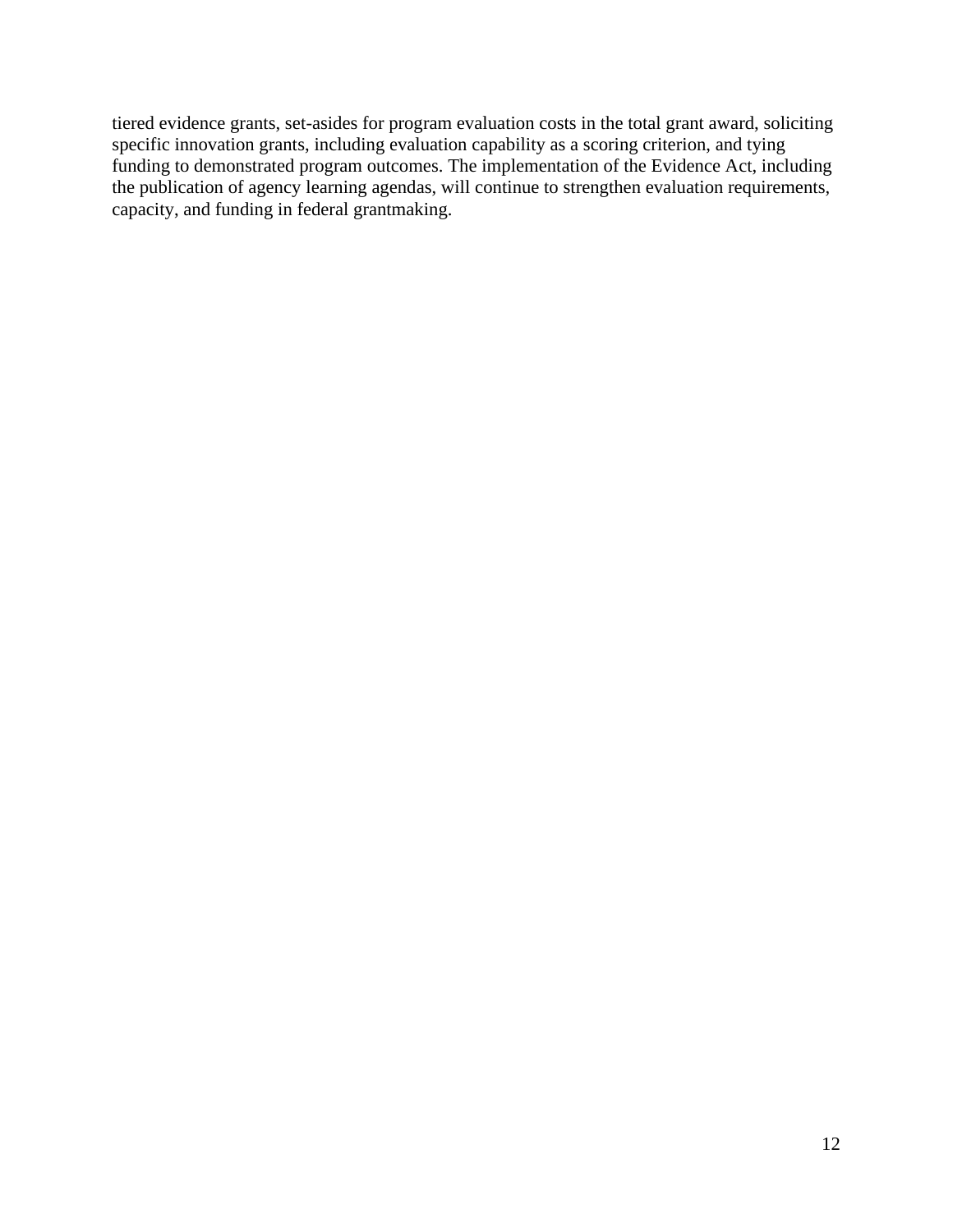## REFERENCES

- 115th Congress. 2019. "Foundations for Evidence-Based Policymaking Act of 2018," H.R.4174. [https://www.congress.gov/bill/115th-congress/house-bill/4174/text.](https://www.congress.gov/bill/115th-congress/house-bill/4174/text)
- 95th Congress. 1978. "Federal Grant and Cooperative Agreement Act of 1977," H.R.7691. [https://www.govinfo.gov/content/pkg/STATUTE-92/pdf/STATUTE-92-Pg3.pdf.](https://www.govinfo.gov/content/pkg/STATUTE-92/pdf/STATUTE-92-Pg3.pdf)
- Bureau of Reclamation. 2018. "Performance Management: GPRA Modernization Act." Bureau of Reclamation. [https://www.usbr.gov/gpra/.](https://www.usbr.gov/gpra/)
- Collins Jr., Charles B., and Katherine M. Wilcon. 2011. "CDC's dissemination of evidencebased behavioral HIV prevention interventions." *Translational Behavioral Medicine* 1, no. 2 (June). 10.1007/s13142-011-0048-9.
- Congressional Budget Office. 2020. "The Federal Budget in 2019: An Infographic." Congressional Budget Office. [https://www.cbo.gov/publication/56324.](https://www.cbo.gov/publication/56324)
- Data Coalition. 2021. "Fact Sheet: National Secure Data Service Act Advances Responsible Data Sharing in Government — Data Coalition." Data Coalition. [https://www.datacoalition.org/fact-sheet-national-secure-data-service-act-advances](https://www.datacoalition.org/fact-sheet-national-secure-data-service-act-advances-responsible-data-sharing-in-government/)[responsible-data-sharing-in-government/.](https://www.datacoalition.org/fact-sheet-national-secure-data-service-act-advances-responsible-data-sharing-in-government/)
- Department of Education. 2016. "Pay for Success Feasibility Grant Applications Selected for Funding." Preschool Development Grants -- Pay For Success. [https://www2.ed.gov/programs/pfs/awards.html.](https://www2.ed.gov/programs/pfs/awards.html)
- Department of Health and Human Services. 2021. "Notice of Funding Opportunity: FY 2021 Title V Competitive Sexual Risk Avoidance Education." [Grants.gov.](https://Grants.gov) Pg. 47 [https://www.grants.gov/web/grants/view-opportunity.html?oppId=328895.](https://www.grants.gov/web/grants/view-opportunity.html?oppId=328895)
- Department of Health and Human Services, Office of Population Affairs. n.d. "About TPP." HHS Office of Population Affairs. [https://opa.hhs.gov/grant-programs/teen-pregnancy](https://opa.hhs.gov/grant-programs/teen-pregnancy-prevention-program-tpp/about-tpp)[prevention-program-tpp/about-tpp.](https://opa.hhs.gov/grant-programs/teen-pregnancy-prevention-program-tpp/about-tpp)
- Department of Housing and Urban Development. 2020. "FY 2020 Indian Housing Block Grant (IHBG)." [Grants.gov.](https://Grants.gov) [https://www.grants.gov/web/grants/view](https://www.grants.gov/web/grants/view-opportunity.html?oppId=328626)[opportunity.html?oppId=328626.](https://www.grants.gov/web/grants/view-opportunity.html?oppId=328626)
- Department of Housing and Urban Development Office of Policy Development and Research. 2020. "HUD Research Roadmap FY 2020 - FY 2024." [https://www.huduser.gov/portal/sites/default/files/pdf/Research-Roadmap-2020.pdf.](https://www.huduser.gov/portal/sites/default/files/pdf/Research-Roadmap-2020.pdf)
- Department of Justice. 2021. "FY 21 Second Chance Act Pay for Success Initiative." [Grants.gov](https://Grants.gov). [https://www.grants.gov/web/grants/view-opportunity.html?oppId=333342.](https://www.grants.gov/web/grants/view-opportunity.html?oppId=333342)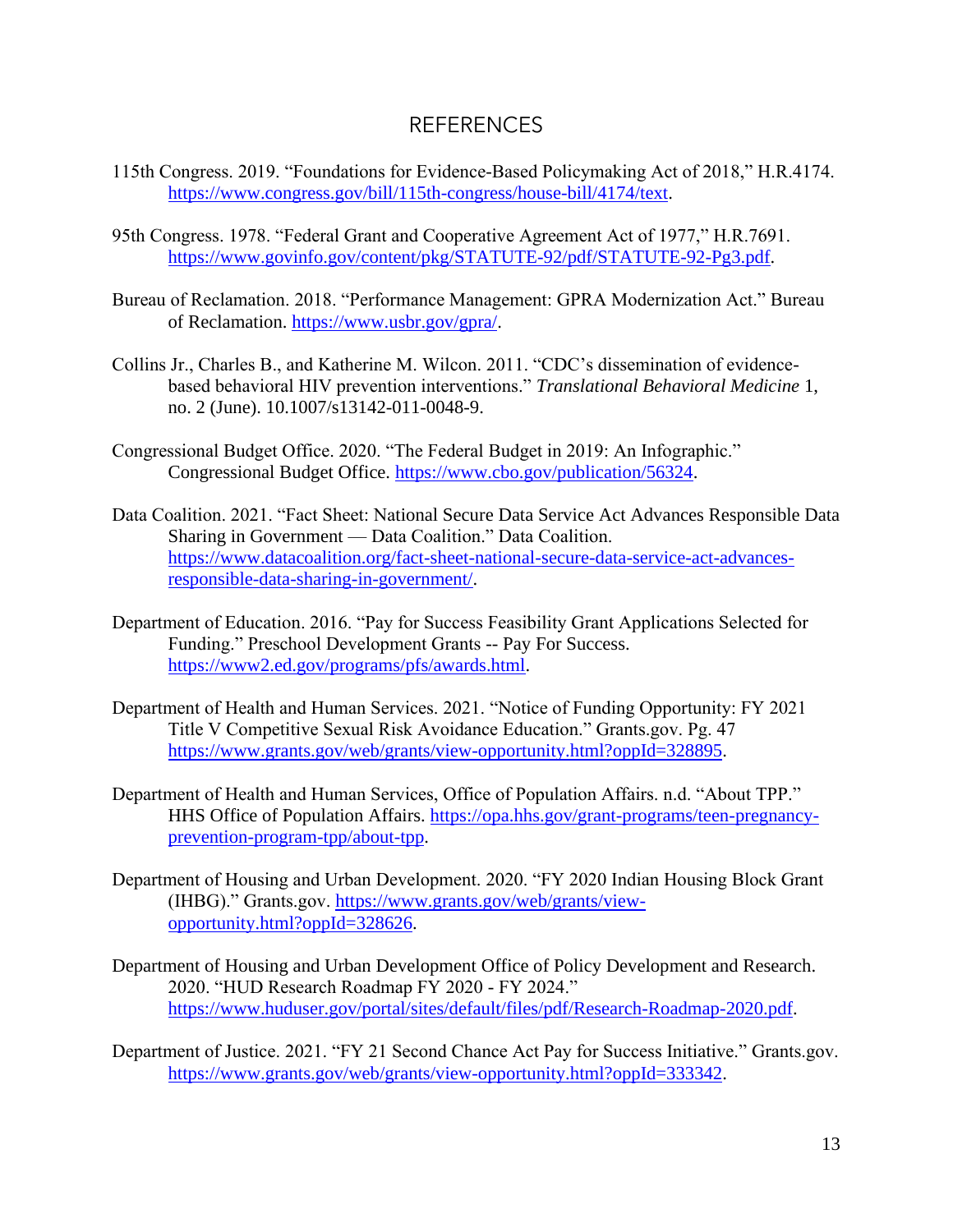- Department of Justice. 2021. "FY 2021 Advancing Hospital-Based Victim Services | Office for Victims of Crime." Office for Victims of Crime. [https://ovc.ojp.gov/funding/opportunities/o-ovc-2021-16001.](https://ovc.ojp.gov/funding/opportunities/o-ovc-2021-16001)
- Department of Justice Bureau of Justice Assistance. 2021. "Notice of Funding Availability: FY 2021 Smart Policing Initiative." Bureau of Justice Assistance. Pg. 5. [https://bja.ojp.gov/funding/opportunities/o-bja-2021-119004.](https://bja.ojp.gov/funding/opportunities/o-bja-2021-119004)
- Fatheree, Kira, and Nicholas R. Hart. 2019. "Funding the Evidence Act Data Foundation." Data Foundation. [https://www.datafoundation.org/funding-the-evidence-act-paper-2019.](https://www.datafoundation.org/funding-the-evidence-act-paper-2019)
- Feldman, Andrew, and Ron Haskins. 2016. "Tiered-Evidence Grantmaking." Evidence-Based Policy Making Collaborative. [https://govinnovator.com/wp](https://govinnovator.com/wp-content/uploads/2020/05/tiered-evidence_grantmaking.pdf)[content/uploads/2020/05/tiered-evidence\\_grantmaking.pdf.](https://govinnovator.com/wp-content/uploads/2020/05/tiered-evidence_grantmaking.pdf)
- Government Accountability Office. 2016 (a). "Tiered Evidence Grants: Opportunities Exist to Share Lessons from Early Implementation and Inform Future Federal Efforts." Government Accountability Office. [http://gao.gov/assets/gao-16-818.pdf.](http://gao.gov/assets/gao-16-818.pdf)
- Government Accountability Office. 2021(b). "Grants Management: OMB Should Collect and Share Lessons Learned from Use of COVID-19-Related Grant Flexibilities." Government Accountability Office. [https://www.gao.gov/products/gao-21-318.](https://www.gao.gov/products/gao-21-318)
- [Grants.gov.](https://Grants.gov) 2021(a). "Grant Reporting: Understanding the Reporting and Oversight Process." [Grants.gov.](https://Grants.gov) [https://www.grants.gov/web/grants/learn-grants/grant-reporting.html.](https://www.grants.gov/web/grants/learn-grants/grant-reporting.html)
- [Grants.gov.](https://Grants.gov) 2021(b). "A Short History of Federal Grant Policy." Grant Policies. [https://www.grants.gov/web/grants/learn-grants/grant-policies.html.](https://www.grants.gov/web/grants/learn-grants/grant-policies.html)
- Hart, Nick. 2021. "4-Years Later, the Evidence Commission's Impact Now Widespread in the US — Data Coalition." Data Coalition. [https://www.datacoalition.org/4-years-later-the](https://www.datacoalition.org/4-years-later-the-evidence-commissions-impact-now-widespread-in-the-u-s/)[evidence-commissions-impact-now-widespread-in-the-u-s/.](https://www.datacoalition.org/4-years-later-the-evidence-commissions-impact-now-widespread-in-the-u-s/)
- HHS Office of Population Affairs. 2021. "OPA Teen Pregnancy Prevention Program." [https://opa.hhs.gov/sites/default/files/2021-01/HHS-OPA-Teen-Pregnancy-Prevention-](https://opa.hhs.gov/sites/default/files/2021-01/HHS-OPA-Teen-Pregnancy-Prevention-Program.pdf)[Program.pdf.](https://opa.hhs.gov/sites/default/files/2021-01/HHS-OPA-Teen-Pregnancy-Prevention-Program.pdf)
- Newcomer, Kathryn. "Public and Non-Profit Program Evaluation." Lecture presented at The George Washington University, Washington, DC, January 12, 2021.
- Newcomer, Kathryn, Karol Olejniczak, and Nick Hart. 2021. "Making Federal Agencies Evidence-Based." IBM Center for The Business of Government. [https://www.businessofgovernment.org/sites/default/files/Making%20Federal%20Agenci](https://www.businessofgovernment.org/sites/default/files/Making%20Federal%20Agencies%20Evidence%20Based.pdf)  [es%20Evidence%20Based.pdf.](https://www.businessofgovernment.org/sites/default/files/Making%20Federal%20Agencies%20Evidence%20Based.pdf)